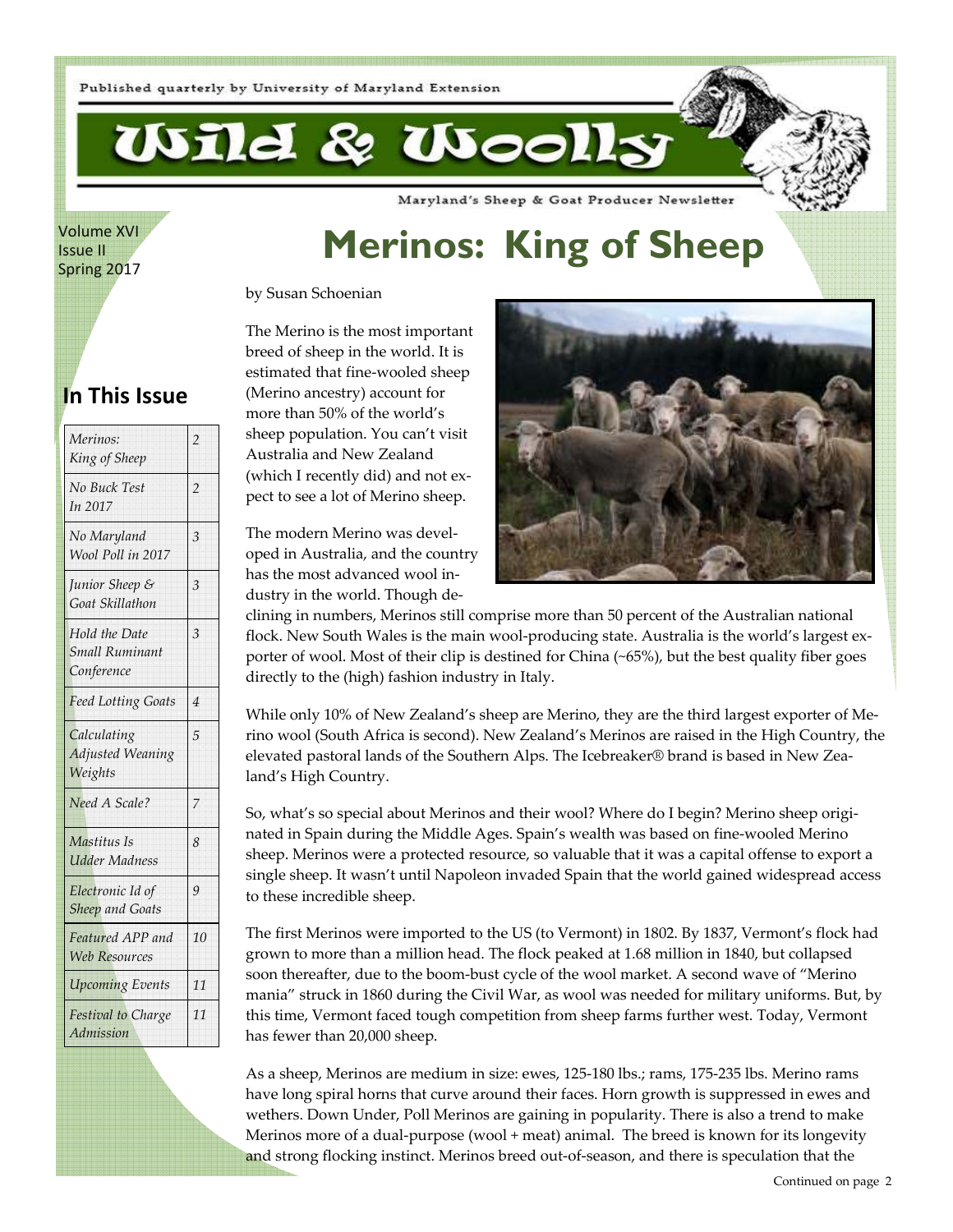# **Merino: King of Sheep (continued from page 1)**

a seasonality of Dorset sheep is derived from the Merino, as Merinos inhabited Southern England at the same time the Dorset evolved.

Merino wool is the softness, finest in the world. Fine means the wool fibers have a small diameter, usually less than 22 microns. Superfine and ultrafine Merino wool is even finer, less than 15 microns. The finer the wool is the less likely it is to itch. Clothing made from Merino wool can be worn close to the skin, though even Merino wool varies in its "comfort factor" (a measurable trait). It is even possible to buy Merino underwear!





While Merino sheep are still raised in the US, the Rambouillet is more popular. In many respects, it is the American version of the Merino, having been derived entirely from the Spanish Merino, via exports to France and Germany. Compared to the Merino, the Rambouillet is a larger, more dual-purpose sheep. Rambouillet wool is similar to Merino wool.

The Rambouillet is still the most important commercial breed of sheep in the US, especially Texas and the Intermountain West. The Rambouillet and its crosses (Columbia, Targhee, Polypay) are suitable for many different production environments. Sometimes, Merinos are crossed with Rambouillets to improve wool quality.



### **No Buck Test In 2017**

The Western Maryland Pasture-Based Meat Goat Performance Test will not be held in 2017. The test was held for 11 years at the University of Maryland's Western Maryland Research & Education Center in Keedysville, Maryland.

The test was initiated in 2006 to evaluate the post-weaning performance of meat goat bucklings consuming a pasture-based diet with natural exposure to internal parasites, primarily the barber pole worm (*Haemonchus contortus*). The primary goal of the test was to identify bucks that were resistant and resilient to internal parasites, while still maintaining above average growth (ADG).

During the 11-year period of the test, 736 bucks of various breeds (but

mostly Kiko) were tested. The bucks were consigned by 100 breeders from 20 states: DE, GA, IL, IN, KS, KY, MS, MD, MO, NC, NJ, OH, OK, PA, SC, TX, TN, VA, VT, and WV. The past three years of the test generated the most interest, with 337 bucks being consigned. Bi-weekly progress reports and other information was shared via a blog (http:// mdgoattest.blogspot.com).

In 2014, test consigners started the Bluegrass Performance Invitational (Premier Buck & Doe Sale). The original intent of the sale was to limit doe consignments to participants in the Maryland test and to limit buck offerings to top-performing bucks from the Maryland test. This year's sale will be held September 1-2 at Lakeview Park in Frankfort, Kentucky.

If you're looking to purchase breeding stock from a performance tested herd, be sure to contact a breeder who has participated in the Maryland test. For a list of consigners go to http://mdgoattest.blogspot.com.

.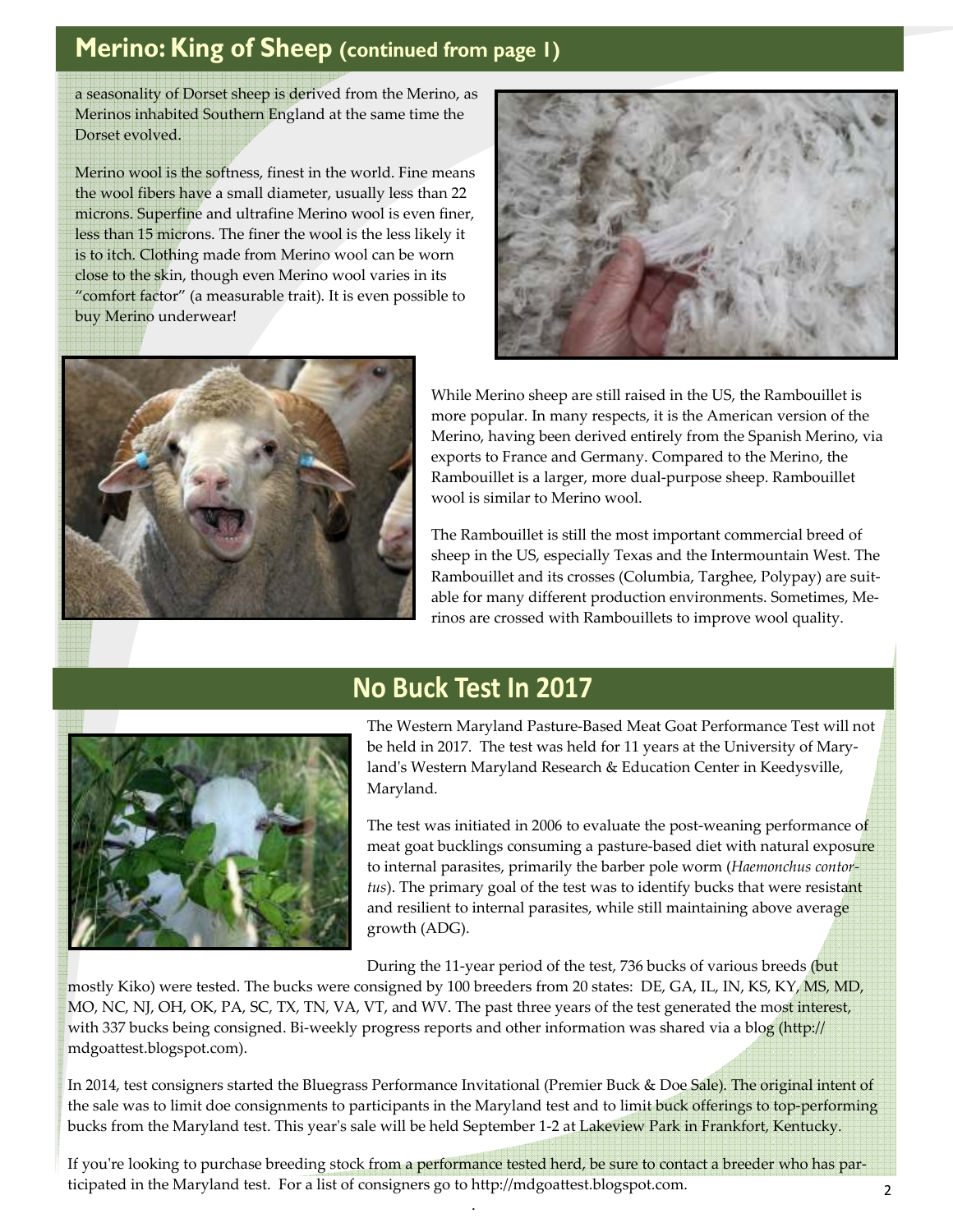### **No Maryland Wool Pool In 2017**

Emily Chamelin, manager of the Maryland Wool Pool for the past several years, has stepped down from her role. There will be no Maryland Wool Pool in 2017.

The Maryland Wool Pool has existed for 59 years. It has had many different managers. The pool has always provided a market outlet for wool growers of various sizes. It was especially beneficial to small producers, who could bring any number of fleeces to the pool.

The Maryland Wool Pool was always innovative. It instituted wool classing and baling before other pools. It hosted several ASI wool classing schools. There are still wool pools in neighboring states: Virginia, West Virginia, and Pennsylvania. There are also buyers of wool.

Some wool producers may want to consider having their wool processed into yarn, roving, or batts. Maryland has two fiber processing mills: the Mill at Meadowlands in Marriottsville (http://www.themillmeadowlands.com/) and Singleton Fiber Processing in Walkersville (http://www.singletonfiber.com/).

### **Junior Sheep & Goat Skillathon**

The deadline to register for the 2017 Junior Sheep & Goat Skillathon to be held May 7 at the Maryland Sheep & Wool Festival is April 28. Teams and individuals should register online at https://form.jotform.com/70254820764961.

As Susan (Schoenian) is on sabbatical, this year's skillathon is being run by Chris Anderson. Chris is the Youth Animal Science Specialist for University of Maryland Extension. You can reach Chris at the Maryland 4-H Center, 8020 Greenmead Drive, College Park, MD 20740, phone: (301) 314-7187, fax: (301) 314-7146 or email: canders2@umd.edu. The skillathon is held in the dining hall at the Howard County Fairgrounds in West Friendship, Maryland. Registration starts at 8 a.m. The contest runs from 9 a.m. to 12 noon. Lunch (pizza) is provided. Donations are appreciated. Awards are given after lunch.

The Maryland Sheep Breeders Association provides premiums and ribbons for the top 10 individuals in each age category. Youth compete according to their age as of January 1, 2017: junior, 8-10; intermediate, 11-13; and senior, 14-18. Members of the top 3 teams in each age category receive festival t-shirts. Team scores are the combined scores of 3 individuals. If 4 individuals comprise a team, the top 3 scores are tallied.

### **Hold The Date - Saturday, December 9, 2017 Delmarva Small Ruminant Conference**

The Delmarva Small Ruminant Conference will be held Saturday December 9, 2017, at Delaware State University in Dover, Delaware. The all-day conference will focus 100 percent on gastro-intestinal parasites (worms). The program will include general and concurrent sessions and a separate program for youth, ages 8-18.

Speakers for the conference will include members of the American Consortium for Small Ruminant Parasite Control: Dr. Kwame Matthews, Delaware State University; Dr. Nelson Escobar, University of Maryland Eastern Shore; Dr. Dahlia O'Brien, Virginia State University; Susan Schoenian, University of Maryland Extension; and Dr. Niki Whitley, Fort Valley State University.

The American Consortium for Small Ruminant Parasite Control (ACSRPC) is a group of veterinarians, scientists and extension specialists devoted to developing novel methods for sustainable control of gastro-intestinal nematodes in small ruminants and educating stakeholders in the small ruminant industry on the most up-to-date methods and recommendations for control of gastrointestinal nematodes.

Gastro-intestinal parasites are the primary health problem affecting small ruminants in warm, moist climates. The barber pole worm (*Haemonchus contortus*) is the most common and pathogenic species. Control of parasites has become increasingly difficult due to the growing resistance of the worms to dewormers.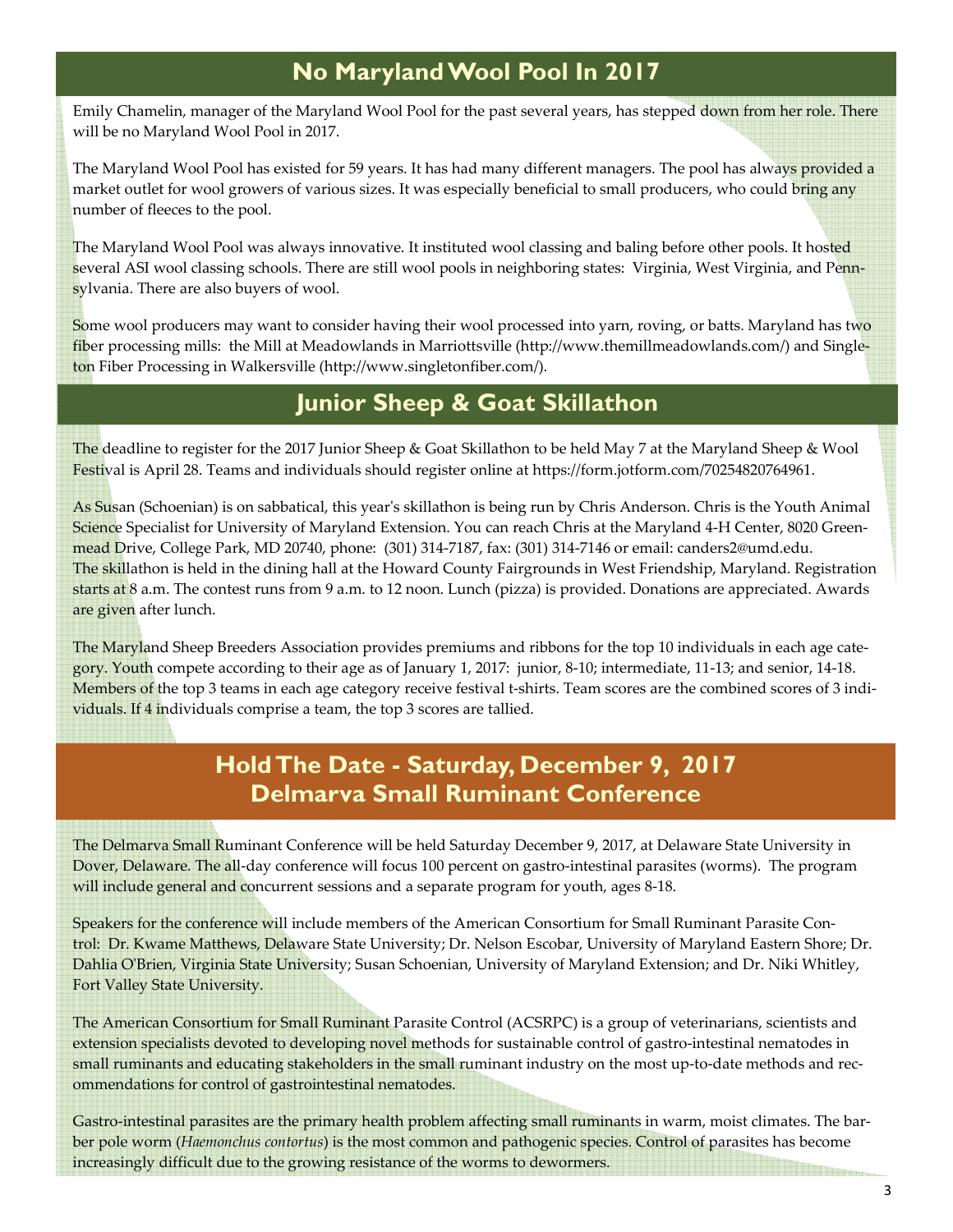### **Feedlotting GOATS**

#### Source: WormBoss (Australia)

Dairy goat owners have few options for treating goats for worms and many drench labels state they should not be used in goats whose milk is used for human consumption. Small backyard goat keepers often can't rotationally graze their goats with other livestock and/or high stocking levels will create problems with worms from heavily contaminated paddocks.

Consider zero-grazing or feedlotting your goats as an alternative that will eliminate the need for ongoing worm control measures. The following information refers to feedlotting with zero grazing, not to feedlotting situations where the goats have occasional access to pasture.

If goats already receive a lot of supplementary feed, e.g. hay and grain daily and/or they are milking goats that are kept to produce milk for sale, then welldesigned goat yards and feeders can solve goat worm problems. There must be absolutely no grazing or no grass in the yards and the feeders must be designed so that no manure contamination of the feed is possible. Feeders must also prevent goats' feet from contaminating feed as dirty hooves can transfer worm eggs or larvae. Fence-line feeders are ideal.

#### **Quarantine drench**

When bringing goats into a feedlot, where possible, give them a quarantine drench to remove existing worms. If this is not possible, such as with dairy goats producing milk for human consumption, roundworms in the goats will eventually die over many months. However, liver fluke can live for some years.

If worms remain in the goats in a feedlot, worm eggs will be produced. These eggs may successfully hatch in the feedlot area if there is sufficient warmth and moisture (just as if they were in the paddock), but without pasture plants for the larvae to wriggle onto, very few larvae will be ingested by the goats. Even without the use of drenches, the number of worms will decline until they are negligible or disappear completely.

#### **Worm Egg Count testing**

It is recommended that after goats are inducted into the feedlot with a quarantine drench, that you conduct a Worm Test 10–14 days later. If worm eggs are still present at 10–14 days, the drench was not fully effective. However, provided the egg count is well below and we went at the continued on page 5



drenching thresholds (see the Drench Decision Guide) and the animals are to stay in a zero-grazing situation, a further drench should not be needed. If the count at 10–14 days was positive, continue testing at 6 weekly intervals (for a few months generally) until counts are below 50 epg.

If a drench upon entry was not carried out, do a worm egg count now and use the Drench Decision Guide (under test & tools at wormboss.com.au) to determine whether drenching is needed. Continue to test at 6 weekly intervals to ensure the worm egg counts reduce to (or close to) zero. Once counts are close to zero, it may be wise to monitor periodically each 3–6 months (or earlier if signs indicate worms) to ensure that worms are not being introduced.

#### **Other considerations**

are well de-

Dairy goats that are drenched must have their milk disposed of in a manner that does not allow for human consumption for the required withholding times stipulated by the label or veterinarian's prescription. This is a significant economic cost if milk is being sold that could help fund the additional feed costs to compensate for the lost grazing.

Feedlotting can also protect against dog attacks and paralysis ticks; common problems in goats kept in periurban areas. Feedlotting is also a recognized management technique to prevent the spread of Johne's disease.

Feedlots can be small and low cost as long as feeders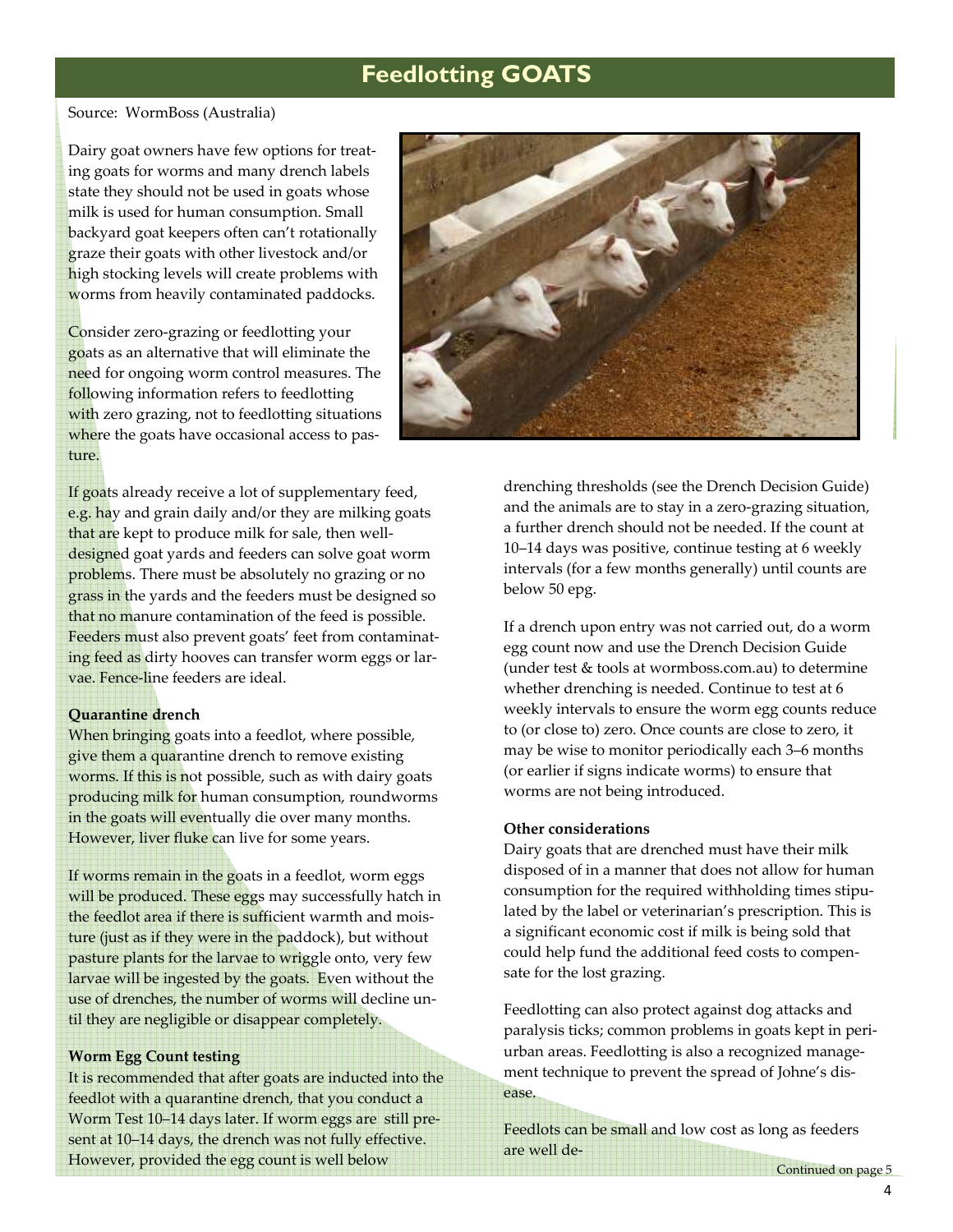### **FEED LOTTING GOATS** *(***Continued from page 4)**

signed. For feedlots to work there must be no grass at all. Grass should be killed with chemicals and then gravel, pinebark or similar materials can be added to muddy areas. Special attention should be paid to areas around water troughs, as small amounts of grass can grow around them and can become heavily contaminated with worm larvae and can also present an increased risk of coccidiosis.

Play equipment should be provided in the feedlot area to encourage exercise. Feedlots should be cleaned out regularly and the old hay and manure composted in an area where drainage does not go back into the feedlot or onto browse or crops that will be cut for goats. Previous pasture areas that will no longer be needed can be planted to fodder crops or permanent browse plants such as leucaena, mulberry, hibiscus, tree lucerne or bamboo for cutting for backyard goats.

Any feed to be used in the feedlot should be free of worm larvae. Green chop and cut pasture that has been grazed by sheep or goats in the 6 months before it was cut is likely to be contaminated by worm larvae. Hay and chaff is generally suitable. If browse or fodder crop is cut from above half a meter (~ 39 inches) height there should be no worm larvae as few larvae can wriggle up to above 20 cm (~8 inches).

# **Calculating Adjusted Weaning Weights**

Sheep and meat goat producers can improve their flocks and herds by selecting superior replacement females and by culling inferior, low-producing females. In order to do this, records are needed, and the records need to be "manipulated" so that you are selecting genetically superior animals, not just the ones that perform well because of environmental advantages.

Record keeping starts with individual animal identification, usually an ear tag. Increasingly, microchips are being used to identify livestock. Lambing and kidding data needs to be recorded: sire, dam, date of birth, type of birth and rearing, etc. Lambs/kids should be weighed at birth and weaning. Post-weaning weights are also recommended.

### **Contemporary Groups**

Once you have the data, it's important to use it properly. First of all, you need to compare animals in the same contemporary group. A contemporary group is a group of animals, of the same breed or type, that have similar birth dates and have been fed and managed the same. For example, kids born in January would not be in the same contemporary group as kids born in April. Creep-fed lambs would not be in the same contemporary group as lambs that are not creep fed.

### **Environmental Effects**

Once you've identified contemporary groups, the next step is to account for environmental effects. For example, triplet offspring aren't expected to grow as fast as singles. To make proper comparisons, weights need to be adjusted for type of birth and rearing (single vs. twin vs. triplet). Offspring born to yearlings usually do not grow as fast as those born to mature females. So to compare them properly, weights need to be adjusted for age of dam. There are also adjustment factors for the sex of the offspring.

For sheep, a single-born ewe lamb born to a 3 to 6-year-old ewe is the standard to which other lambs are compared. In meat goats, a single-born buck kid out of a 3+ year old doe is the standard for comparison. Lambs from ewes over the age of 6 receive an adjustment, whereas kids out of older does do not.

Ideally, lambs and kids should be weighed within 24 hours of birth. If birth weights are not recorded, it is possible to use "standard" birth weights for calculations. There are adjustment factors for birth weights for meat goats, but not sheep.

(Continued on page 6 )

# **More Information On Sheep & Goats Can Be Accessed At:**

http://www.sheepandgoat.com/ http://www.acsrpc.org or wormx.info http://mdgoattest.blogspot.com

http://www.sheep101.info/ https://www.facebook.com/MDSmall http://issuu.com/mdsheepgoat

http://mdsheepgoat.blogspot.com https://www.youtube.com/c/MarylandExtensionSmallRuminantProgram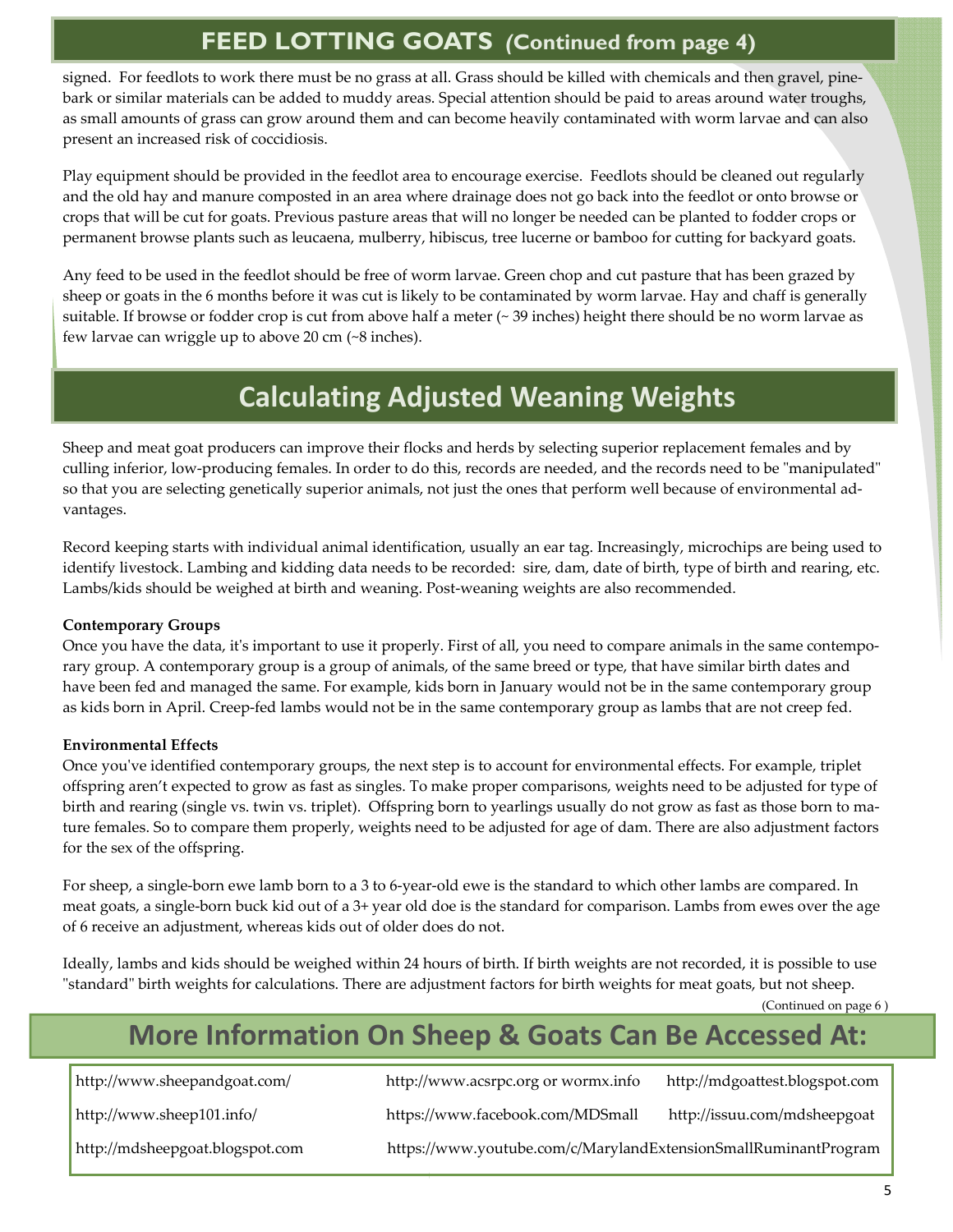### **CALCULATING Adjusted Weaning Weights (continued from page 5 )**

#### **Weaning**

Lambs and kids are weaned at different ages. Weaning age depends upon the production system. However, weaning weights are usually determined at 60, 90, or 120 days of age. For early-born, creep-fed lambs, 60 day weaning weights are common. For pasture-raised or range lambs, 120-day weaning weights are common. 90 day weaning weights are most common for meat goats.

The primary purpose of a weaning weight is to get a measure of the dam's producing ability, as there is a strong maternal influence on weaning weights. Postweaning weights are usually determined 60 days after weaning. 120 or 150-day weights are most common. Post -weaning weights are more indicative of the sire's influence on growth.

#### **Calculating Adjusted Weaning Weights**

#### **Step 1: correcting for age**

Lambs/kids are usually weighed on the same day and not necessarily when they are exactly 60, 90, or 120 days of age. Consequently, the first calculation you need to do is correct the weights to a common age (usually 60, 90, or 120 days). The result is called a corrected weaning weight. To calculate a corrected weaning weight, the first step is to calculate the lamb or kids pre-weaning average daily gain (ADG). To do this, birth weight is subtracted from weaning weight; then, divided by the age in days.

Sample data

Date of birth: January 1 Birth weight: 10 lbs. Day of weighing: March 10 Actual weaning weight: 70 lbs.

#### ADG calculation

ADG = (70 lbs. - 10 lbs.) ÷ (March 10-January 1) ADG =  $60$  lbs.  $\div$  69 days ADG = 0.87 lbs. per day

To determine the lamb's corrected 60-day weighing weight, we multiply ADG by 60 and add the birth weight back in.

#### **Corrected weaning weight calculation**

Corrected 60-day weaning weight =  $(0.87 \times 60 \text{ days}) + 10.0 \text{ lbs}.$ Corrected 60-day weaning weight = 52.2 lbs. + 10 lbs. Corrected 60-day weaning weight = 62.2 lbs.

#### **Adjusting for environmental factors**

The next step is to adjust the weaning weight for fixed environmental factors including sex of offspring, type of birth and rearing, and age of dam. For sheep, the adjustment factors are combined into one table (table 1). For goats, there are separate adjustment factors for sex, type of birth and rearing, and age of dam (table 2). The adjustment factors are generic and can be used for any breed. When/if possible, it is better to use breed-specific adjustment factors. The National Sheep Improvement Program (NSIP; via EBVs) has enabled the developed of some breed-specific adjustment factors. For example, different adjustment factors are available for Katahdins.

To calculate an adjusted weaning weight, all you do is multiple the (age) corrected weight by the adjustment factor. In the example above, let's assume the lamb is a wether, born and raised as a twin, out of a 2-year-old dam. Looking at table below, we can see that this lamb would have an adjustment factor of 1.23.

Table 2

|            | Age of                   |      | Type of birth and rearing |      |      |         |       |          |                |                  | Adjustment   |
|------------|--------------------------|------|---------------------------|------|------|---------|-------|----------|----------------|------------------|--------------|
| Sex        | dam                      | 1,1  | 1, 2                      | 2, 1 | 2, 2 | $3+, 1$ | $3+2$ | $3+$ , 3 | <b>Effect</b>  | Level            | Factor       |
|            | 1                        | 1.14 | 1.30                      | 1.27 | 1.37 | 1.36    | 1.46  | 1.56     |                | <b>Buck</b>      | 1.00         |
|            | $\overline{\phantom{a}}$ | 1.06 | 1.21                      | 1.18 | 1.27 | 1.26    | 1.36  | 1.45     | <b>Sex</b>     | Doe              | 1.11         |
| Ewe        | $3-5$                    | 1.00 | 1.14                      | 1.11 | 1.20 | 1.19    | 1.28  | 1.37     |                | Wether           | 1.08         |
|            | $7 +$                    | 1.04 | 1.19                      | 1.15 | 1.25 | 1.24    | 1.33  | 1.42     |                | 11               | 1.00         |
|            | 1                        | 1.04 | $1.18$                    | 1.15 | 1.24 | 1.23    | 1.33  | 1.42     |                | $1-2$            | 1.14         |
|            | $\overline{\phantom{a}}$ | 0.96 | 1.10                      | 1.07 | 1.16 | 1.15    | 1.23  | 1.32     | <b>Type of</b> | 21               | 1.04         |
| <b>Ram</b> | $3-6$                    | 0.91 | 1.04                      | 1.01 | 1.09 | 1.08    | 1.16  | 1.25     | birth and      | 2.2              | 1.18         |
|            | $7 +$                    | 0.95 | 1.08                      | 1.05 | 1.14 | 1.13    | 1.21  | 1.30     | rearing        | 3 <sub>1</sub>   | 1.08         |
|            | 1                        | 1.11 | 1.26                      | 1.23 | 1.33 | 1.32    | 1.42  | 1.51     |                | $3-2$<br>$3 - 3$ | 1.23<br>1.27 |
|            | $\overline{z}$           | 1.03 | 1.21                      | 1.14 | 1.23 | 1.22    | 1.32  | 1.41     | Age of         | 1                | 1.10         |
| Wether     | $3-6$                    | 0.97 | 1.11                      | 1.08 | 1.16 | 1.15    | 1.24  | 1.33     | dam.           | $\overline{2}$   | 1.09         |
|            | $7 +$                    | 1.01 | 1.15                      | 1.12 | 1.21 | 1.20    | 1.29  | 1.38     | (years)        | $3+$             | 1.00         |

### Table 1

(Continued on page 7 )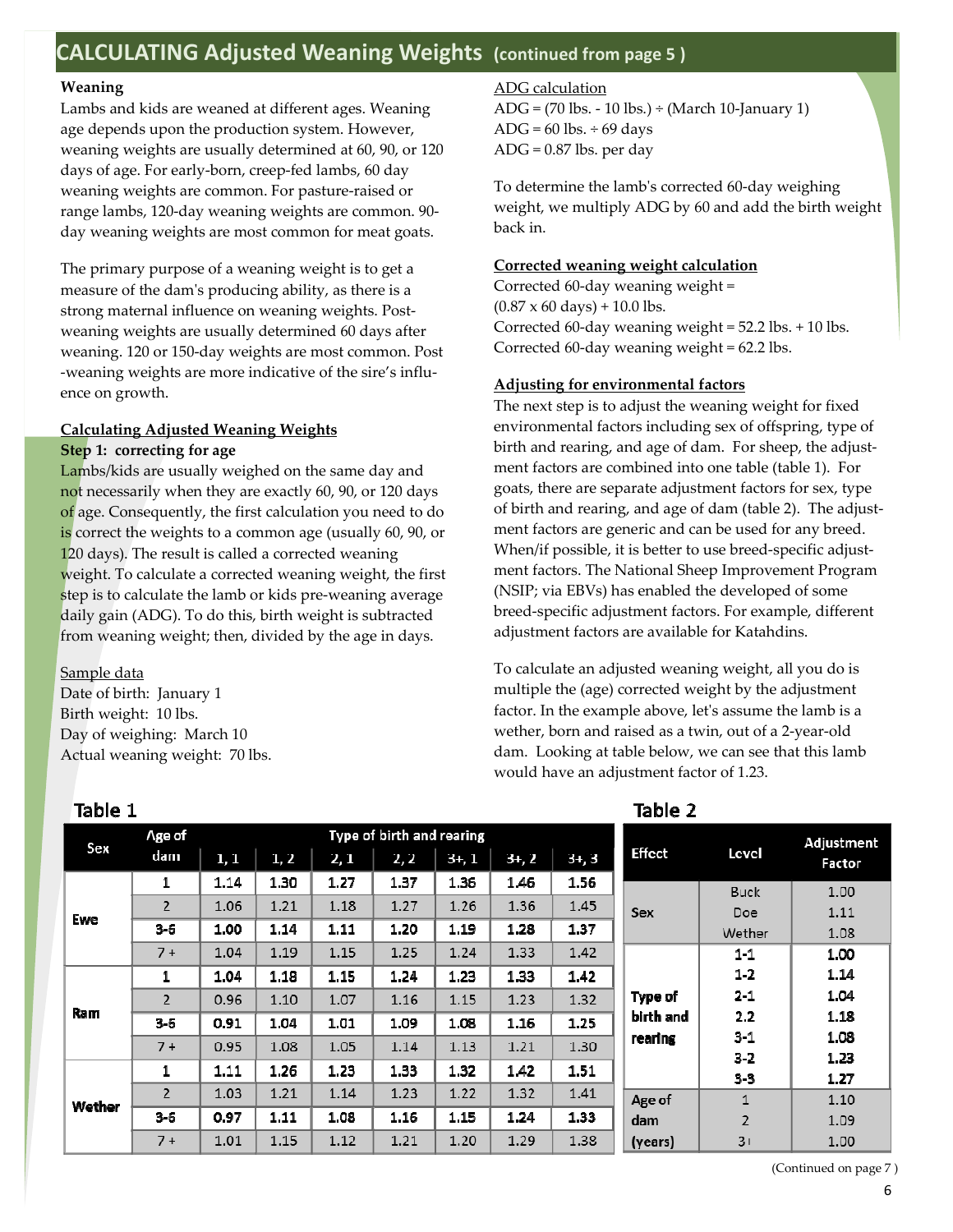### **Adjusted 60-day weaning weight calculation**

62.2 lbs.  $x 1.23 = 76.5$  lbs.

Producers can calculate adjusted weaning weights by hand or by programming the calculations into a spreadsheet. Two universities have developed Excel spreadsheets (free) that will automatically calculate adjusted weaning weights for sheep and meat goat producers.

Oklahoma State University's meat goat record keeping program calculates adjusted 90-day weaning weights based on the data you input. Mississippi State University has developed spreadsheets for lambing records. There is a spreadsheet for hair breeds and one for other breeds. The only difference between the two workbooks is the adjustment factors. In addition to calculating adjusting weaning weights, the spreadsheets also calculate performance ratios and indexes and allow sorting of data.

Oklahoma State University Meat goats: http://agecon.okstate.edu/meatgoat/record.asp Mississippi State University Sheep:

http://www.oces.okstate.edu/livestock/Lamb\_workbook\_2007.xlsm

Mississippi State University Hair sheep: http://www.oces.okstate.edu/livestock/HairSheep\_workbook\_2007.xlsm

It is very important to correct weaning weights to a common age and adjust them for the different environmental effects. The table below shows how age, sex, type of birth and rearing, and age of dam would affect the adjusted weaning weight of a ewe lamb that weighs 60 lbs. at the time of weaning.

Litter weight (pounds of lamb or kid weaned) is a composite trait and probably the most important trait in sheep and meat goat production. Ewes/does that wean the most pounds of lamb/kid should be retained for breeding and will make the most money. Similar calculations should be done in order to compare ewes/does for this trait. The weights of all lambs should be combined and adjusted for sex and age of dam.

| <b>Adjusted</b><br>Age at<br>weaning<br>weighing (days)<br>weight |    | <b>Sex</b><br>of lamb | Type of birth/<br>rearing | Age of<br>dam  |
|-------------------------------------------------------------------|----|-----------------------|---------------------------|----------------|
| 60 lbs.                                                           | 60 | Ewe                   | $1-1$                     | $3 - 6$        |
| 70 lbs.                                                           | 50 | Ewe                   | $1 - 1$                   | $3-6$          |
| 53 lbs.                                                           | 70 | Ewe                   | $1 - 1$                   | $3 - 6$        |
| 55 lbs.                                                           | 60 | Ram                   | $1 - 1$                   | $3-6$          |
| 72 lbs.                                                           | 60 | Ewe                   | $2 - 2$                   | $3 - 6$        |
| 82 lbs.                                                           | 60 | Ewe                   | $3 - 3$                   | $3 - 6$        |
| 82 lbs.                                                           | 60 | Ewe                   | $2 - 2$                   |                |
| 87 lbs.                                                           | 60 | Ewe                   | $3 - 3$                   | $\overline{2}$ |

### **Need help weighing your lambs or kids?**

**Lack a scale? Want help weighing your sheep and goats ? Contact Susan Schoenian at sschoen@umd.edu. A scale is available for use on "nearby" farms.**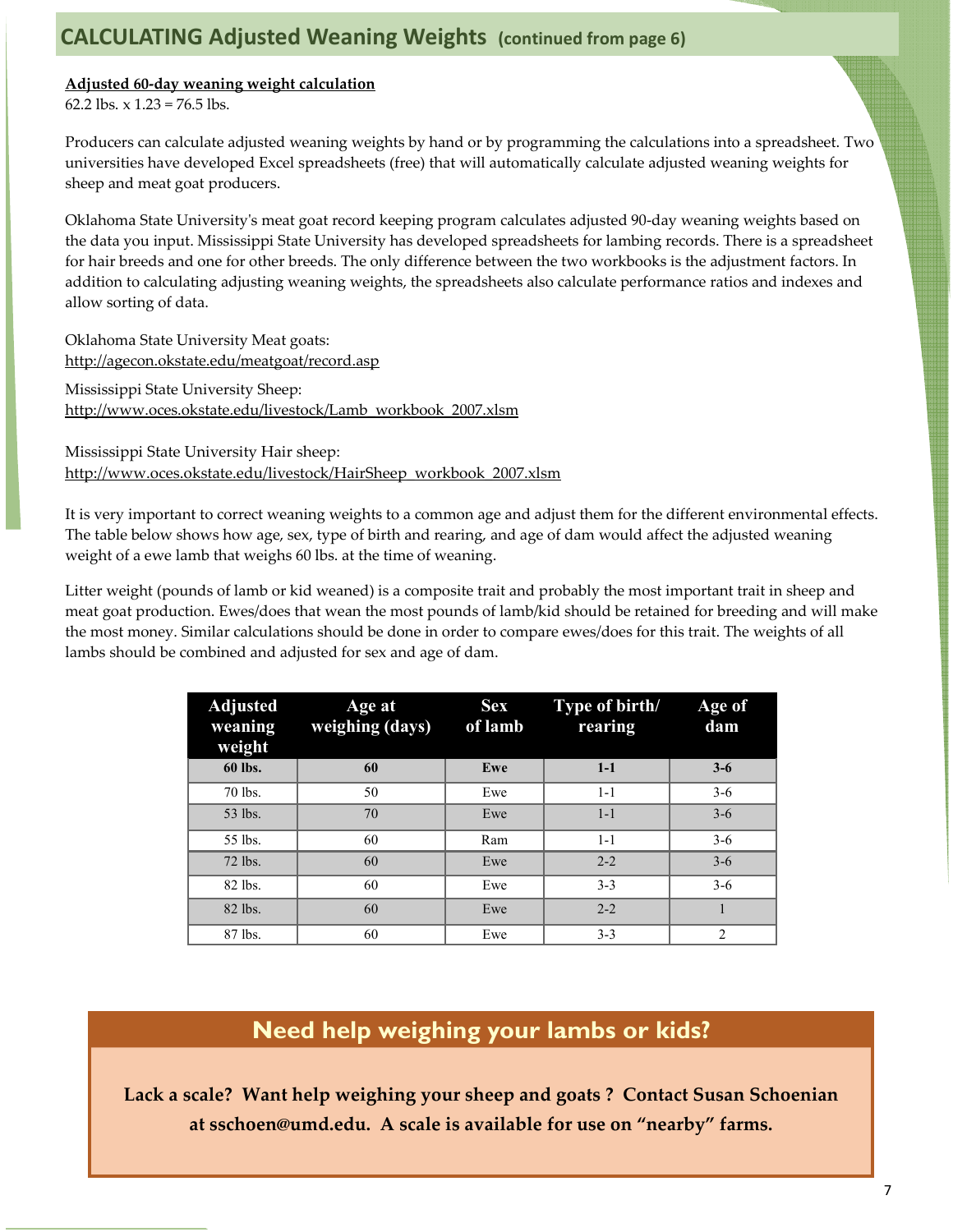### **Mastitus Is Udder Madness**

Mastitis is the term for a bacterial infection in the udder. It is a common problem in sheep and goats, especially those that are intensively or semi-intensively managed. Heavy milking females and those nursing multiple offspring are most commonly affected.

Two bacterial species (*Staphylococci*) are responsible for causing most of the cases of mastitis in sheep and goats. Soremouth can be another cause, as nursing lambs/kids transfer infection to the teats. Poor milking technique and hygiene can be the reason for mastitis in dairy females.

OPP (ovine progressive pneumonia) and CAE (caprine arthritic encephalitis) are viral diseases that can cause a similar disease condition. In the case of OPP and CAE, the udder is usually firm and shapely, but it produces little to no milk. If both halves of the udder are affected, it is often OPP or CAE. If only one half is affected, it is usually mastitis.

There are two forms of mastitis: clinical and sub-clinical. Sub-clinical may be difficult to identify. However, it causes significant economic loss, as affected females produce less milk, sometimes not enough for all their offspring to do well. Elevated somatic cell counts (SCC) affect marketability of milk.

In clinical mastitis, the infection progresses to a point that symptoms are noticeable and usually require attention. Early symptoms might include limping and a reluctance to allow lambs/kids to nurse. Eventually, affected females will become feverish and go off feed. There may be physical changes to the milk and udder.

While most producers make a diagnosis based on observation of clinical signs, mastitis, especially subclinical, can be diagnosed with a micro-biologic culture of the milk. A



Spoiled Udder



Udder Problem

milk culture can also identify the causative organism and appropriate course of treatment.

Providing good nutrition and a clean environment, especially during birthing and lactation, are the keys to preventing mastitis. Rations should be balanced to ensure that the nutrient requirements of females are being met, but not exceeded. Both underfeeding and overfeeding have been implicated as causes of mastitis. Proper management at weaning (drying off) is also important. Good udder conformation will help to reduce the incidence of mastitis. Females with pendulous, low hanging udders should be culled.

Mastitis is usually treated with antibiotics and anti-inflammatory drugs. The sooner treatment is initiated, the more likely it will be successful. No treatment protocols are FDAapproved for treating mastitis in sheep and goats; therefore, producers need to work with their veterinarians on developing and implementing treatment plans.

While a ewe or doe is being treated for mastitis, it is often necessary to bottle or tube-feed her offspring. In some cases, the lambs/kids will have to be removed for artificial rearing. Females which suffer permanent damage to their udders should not be kept for breeding.

Females that only produce milk on one side of their udder should not be retained. Females with lumpy udders should be culled. Mastitis is often a confounding problem that worsens each year. When culling a female that you have treated for mastitis, be sure the drugs have cleared her system before taking her to market or slaughtering her for meat.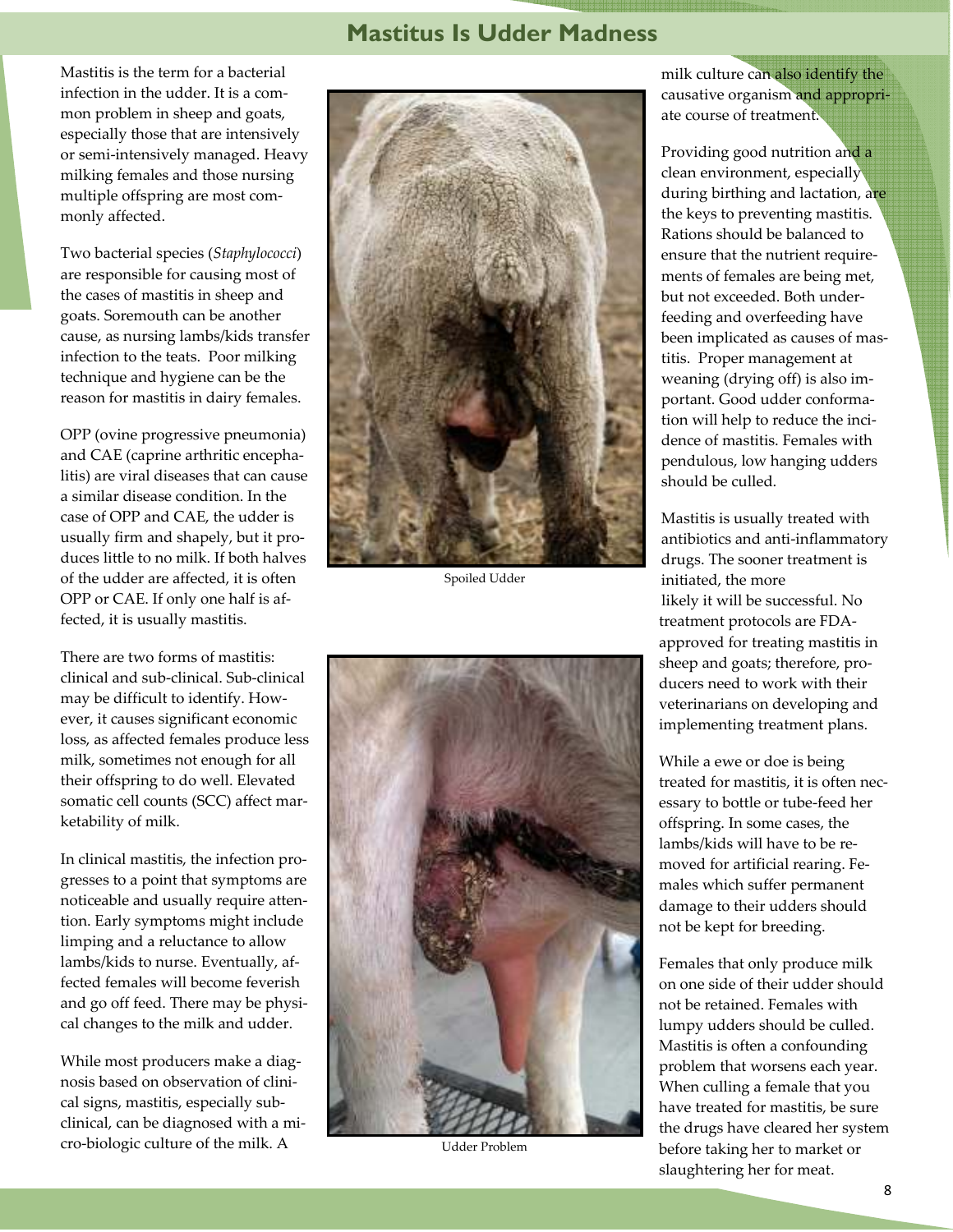### **Electronic Identification (EID) of Sheep and Goats**

There are many reasons to identify sheep and goats: record keeping, registration, proof of ownership, and disease traceability. There are many forms of identification: ear tags (many kinds), ear notches, neck chains, brands, and tattoos. RFID is becoming an increasingly popular method of identifying livestock.

#### **What is RFID?**

Radio-Frequency Identification (RFID) is the use of radio waves to read and capture information stored on a tag attached to an object. A tag can be read from up to several feet away and does not have to be within line-of-sight of the reader to be tracked. RFID technology has been available for more than 50 years. Its roots can be traced back to WWII when the Germans were using it to identify their planes.

#### **How does it work?**

An electronic animal ID system includes four components: 1) a transponder (usually an ear tag); 2) a transreceiver (or reader); 3) a data accumulator; and 4) software (a data management system). Optional components include electronic scales and handling systems.

The transponder comes in different forms. It is usually an ear tag: a one-piece tag or two-piece button or flagshaped tag. The tags are designed to last for the lifetime of the animal. The part with the electronics is put on the inside of the ear. The transponder can also be a collared tag, microchip, or (rumen) bolus. Microchips can be implanted under the skin of the animal, usually the neck area of sheep and goats. It is common to microchip pets. Some goat registries require microchipping. Rumen boluses are another option. They have a higher retention rate than tags, but must be retrieved at the time of slaughter.

There are many manufacturers of RFID for livestock. Several meet the requirements for official scrapie ID. Shearwell seems to have the most cost-effective tags for sheep, with a low infection rate and a high retention rate.

The microchip contained in the tag, implant, or bolus contains a 12-digit individual animal identification number, along with a 3-digit country code. The 3-digit code for the US is 840. Matched pair tags are a set of tags consisting of an electronic tag and a visual tag. The visual tag can be used for breed





registration and everyday use; it will always be paired with the 15-digit number in the electronic tag. You can also use the numbers imprinted on the electronic tag for visual ID.

Most RFID tags (for livestock) are passive, meaning they have no battery or power source of their own. The tags are activated when they pass within the transmission field of a reader (transreceiver). The tag then absorbs power from the reader and returns its unique 15-digit number back to the reader.

There are two basic kinds of readers: portable handheld and stationary panel devices. The handheld readers can be powered by a rechargeable battery or plugged into a wall outlet. Handheld readers are usually the most economical for producers. Stationary readers are designed for packing plants, feedlots, and marketing facilities. They can also be installed in raceways and scale boxes.

The read range for a handheld reader is about 6 inches. This allows a tag to be read without the animal being handled or the tag being cleaned. It eliminates the possibility of human error. It is quicker. Stationary (panel) readers have a longer read range, up to a meter.

The data accumulator can be a scale head, smart phone, tablet, or computer. The data accumulator contains software that allows communication with

> the reader. Some readers may contain software or a portion of the software for communications between the reader and data accumulator. Shearwell's Stock Recorder has a built-in RFID tag reader. You can use it to record breeding, births, weights, treatments, and movements. TGM Software Solutions has a similar device for reading RFID ear tags and recording data. Numerous cell phone apps will accept RFID numbers.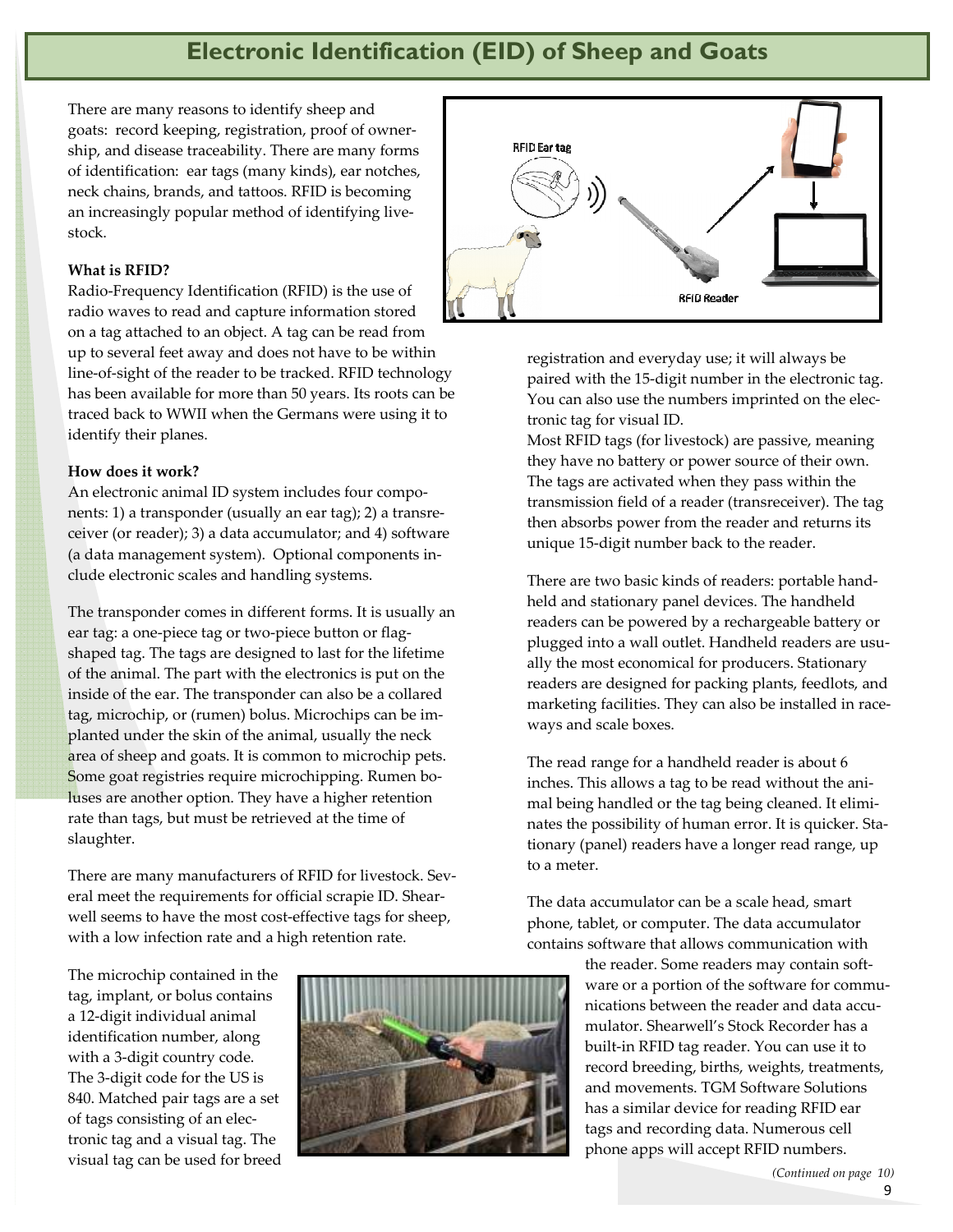## **Featured APP and Web Resources**

### **Featured App: Livestocked**

From their web site:

Livestocked is a better way to manage your livestock business online. With a business first approach to livestock record keeping and farm management, we understand you would prefer be in the paddock and not in front of the computer. Our intuitive mobile interfaces help you manage



your herd, semen & embryo inventory, sales and financials from your desk or out in the paddock! Enjoy multi-species and multi-breed herd management through our mixed enterprise solution. Manage your cattle, sheep, goats, pigs, alpacas & llamas through one easy to use app.

Livestocked is available in multiple formats: iOS (iTunes), Android (Google Play), HTML (web), and Windows (Microsoft).

Livestocked's Basic Plan (free) includes animal registry, event recording, genetic inventory, and financial record keeping. The Essential Plan (\$49/year) adds animal photos, analytics, reporting, and multi-users. The Premium Plan (\$119/year) includes a hosted web site.

### **Featured Web Resources**

### **https://www.youtube.com/user/SheepUSA1**

Visit the YouTube Channel of the American Sheep Industry Association (ASI). ASI is a federation of 45 state sheep associations representing the interests of more than 88,000 farm and ranch families nationwide with a common goal to promote the well-being and profitability of the U.S. sheep industry.

### **http://yqca.org/**

Youth for the Quality Care of Animals (YQCA) is a national multi-species quality assurance program for youth ages 8 to 21 with a focus on three core pillars: food safety, animal well-being, and character development. YQCA certification is being accepted by many livestock shows and fairs that require youth quality assurance certification. View the list here, but always check the entry requirements of each show for complete details.

### **http://sanangelo.tamu.edu/files/2011/11/ AngoraGoatsAShearDelight\_1.pdf**

Angora Goats: Shear Delight is an educational package for those interested in raising Angora goats. The 12-page publication is aimed towards new landowners interested in keeping a livestock enterprise, and persons who have inherited land and want information to re-enter the business.

### **https://www.facebook.com/ FVSUAnimalScienceExtension**

Fort Valley State University's Animal Science Extension Facebook Page is maintained by Dr. Niki Whitley, Animal Science Extension Specialist. Dr. Whitley works primarily with small ruminant production. She held similar positions at the University of Maryland Eastern Shore and North Carolina A&T State University before returning to her home state of Georgia.

### **https://www.facebook.com/DSUSmallRuminantProgram**

Delaware State University's new Facebook page for small ruminants is maintained by Dr. Kwame Matthews, the new Small Ruminant Specialist. Dr. Matthews has a split appointment between research, teaching, and extension. He received part of his education on Delmarva, before going to Tuskegee University (in Alabama) to get his doctorate.

### **Electronic Identification (EID) of Sheep and Goats (continued from page 7)**

As part of their national animal identification requirements many countries already require livestock to be identified with RFID. The UK and Canada require RFID in sheep and goats. Victoria was the first state in Australia to require RFID (in sheep and goats). In Maryland, all cattle and swine exhibited in 2017 will be required to have RFID. While mandatory RFID is often met with resistance, many producers choose RFID for the many benefits it offers.

| Pros and cons of electronic ID                 |                          |  |  |  |  |
|------------------------------------------------|--------------------------|--|--|--|--|
| Pros                                           | Cons                     |  |  |  |  |
| Automatically read tags                        | Tags are more expensive. |  |  |  |  |
| Ouicker to read                                | You need a tag reader.   |  |  |  |  |
| Eliminates human error                         |                          |  |  |  |  |
| Integrates with software and apps              |                          |  |  |  |  |
| Also provides visual ID                        |                          |  |  |  |  |
| Is approved for official scrapie ID            |                          |  |  |  |  |
| Choices: tags, underskin implants, rumen bolus |                          |  |  |  |  |
| Is the future                                  |                          |  |  |  |  |